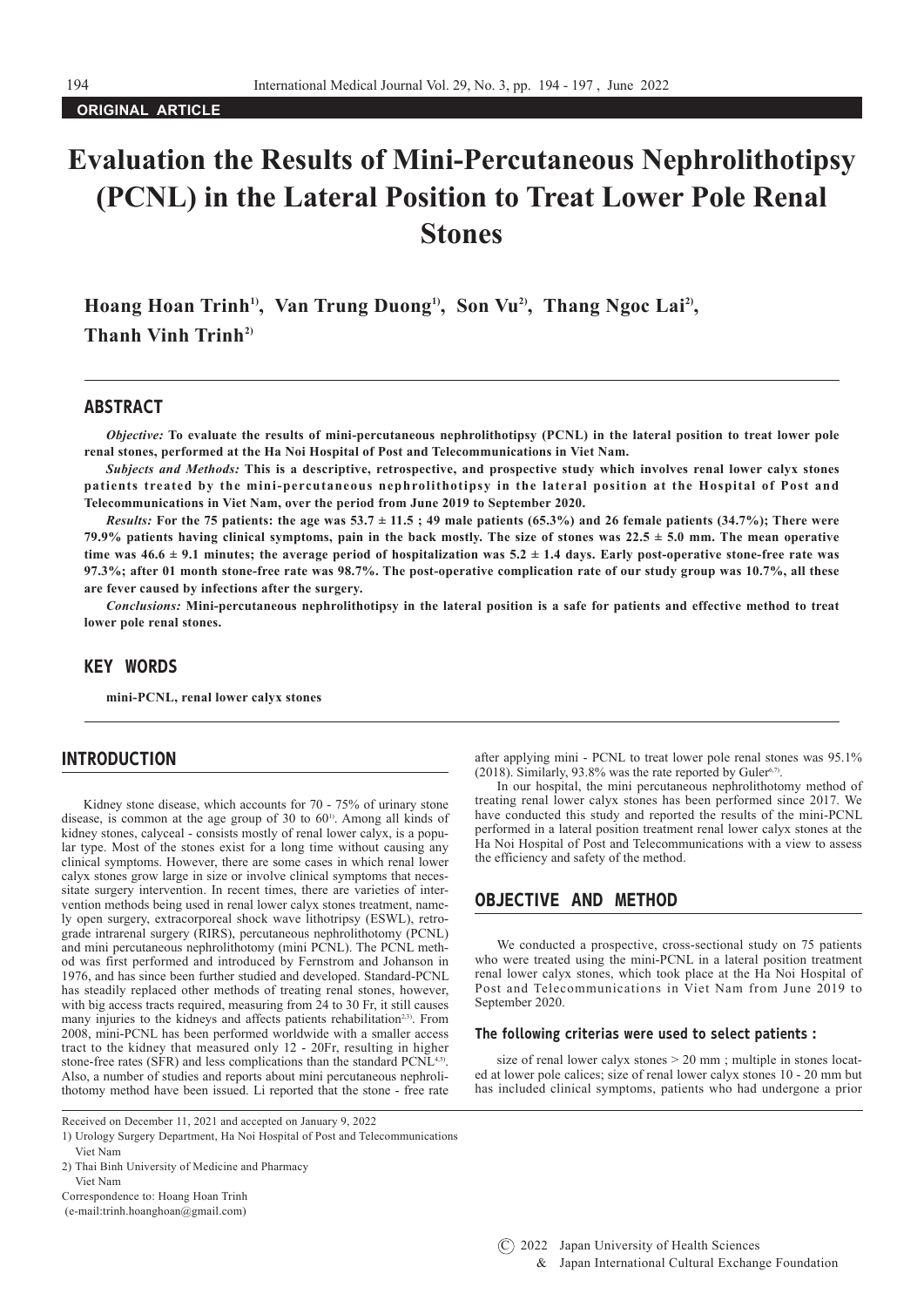**Table 1: Patients' pre-operative indicators (n = 75)**

| <b>Indicators</b>       |                    | Number of<br>patients     | Rate $(\% )$ |
|-------------------------|--------------------|---------------------------|--------------|
| Gender                  | Male               | 49                        | 65.3         |
|                         | Female             | 26                        | 34.7         |
| Mean age (years old)    |                    | $53.7 \pm 11.5$ [27 - 83] |              |
| Clinical symptoms       | Symptomatic Stones | 59                        | 79.7         |
|                         | No symptoms        | 16                        | 21.3         |
| Position of the stone   | Right side         | 35                        | 46.7         |
|                         | Left side          | 40                        | 53.3         |
| Numbers of stone        | Single stone       | 56                        | 74.7         |
|                         | Multiple stones    | 19                        | 25.3         |
| Mean size of stone (mm) |                    | $22.5 \pm 5.0$            |              |
| Hydronephrosis          | Non-hydronephrosis | 61                        | 81.3         |
|                         | Degree 1           | 11                        | 14.7         |
|                         | Degree 2           | 3                         | 4.0          |
| Total                   |                    | 75                        | 100          |

**Table 3: Post-operative care (n = 75)**

| <b>Indicators</b>         |                                  | Number of<br>patients    | Rate $(\% )$ |
|---------------------------|----------------------------------|--------------------------|--------------|
| Surgical                  | Fever, urinary infection         | 8                        | 10.7         |
| complications             | Other complications              | $\Omega$                 | $\Omega$     |
| No surgical complications |                                  | 67                       | 89.3         |
|                           | Total                            | 75                       | 100          |
| Time                      | Time for kidney drainage removal | $4.2 \pm 1.3$ [3-7] days |              |
|                           | Mean period of hospitalisation   | $5.2 \pm 1.4$ [3-8] days |              |

failed ESWL or contraindications with ESWL, did not agree to be treated with ESWL. Patients with urinary tract infections (UTIs) being cured with antibiotics, and patients with serious illnesses were excluded before performing the procedure. All the patients were given clear information and agreed to participate in the study.

#### Operation techniques:

The procedure was performed under general anesthesia. The patient was placed in the obstetric position with a performed ureteroscopy and an intubated 7 Fr ureter catheters put into the renal pelvis. The patient was then turned 90° to the lateral position, and the stones location was identified under ultrasound guidance. A needle measuring 20 cm was punctured through the lower calyx of kidney or other positions. An incision of 6-7 mm in length was made, and then the tunnel was dilated by the access tracts from  $\overline{8}$  to 18 Fr. An Amplatz sheath was introduced into the calyx of kidney - renal pelvis. We examined the calyx of kidney and renal pelvis via the Amplatz sheath to determine the location of the stone. The stone fragmentation was performed by laser, at an 80W power setting. The stone fragment removal was carried out via the Amplatz. Having been checked the calyx of kidney and renal pelvis, a double-J stent was placed between the renal pelvis - ureter. A plastic tract of 16 Fr was then inserted for kidney drainage.

## Criteria for assessing stone-free status:

According to the 2015 Guidelines of the European Association of Urology (EAU), the stone-free status was defined when no residual stones were detected on plain X-ray photographs of the urinary system after the surgery, or there were residual stone fragments less than 4 mm in size. "Residue of stone" status refers to cases in which one or more stone fragments of more than 4mm in size were detected, and the patient continued to be treated in association with other methods<sup>3)</sup>. In this study, we assessed the stone-free status based on the post - operative tests and one month after the surgery, including an ultrasound scan and radiography.

|  | Table 2: Surgery process $(n = 75)$ |  |  |  |
|--|-------------------------------------|--|--|--|
|--|-------------------------------------|--|--|--|

| <b>Indicators</b>                      | <b>Variables</b>               | Number of<br>patients          | Rate $(\% )$ |
|----------------------------------------|--------------------------------|--------------------------------|--------------|
| Puncture site                          | Upper calyx of kidney          | $\theta$                       | $\theta$     |
|                                        | Middle calyx of kidney         | 10                             | 13.3         |
|                                        | Lower calyx of kidney          | 65                             | 86.7         |
| Numbers of tunnels<br>created/patients | One tunnel                     | 74                             | 98.7         |
|                                        | Two tunnels                    |                                | 1.3          |
| Surgical accidents                     | No surgical accidents          | 74                             | 98.7         |
|                                        | Failed to place double-J stent | 1                              | 1.3          |
| Time                                   | Mean operative time            | $46.6 \pm 9.1$ [20-80] minutes |              |

#### **Table 4: Stone-free rate (n = 75)**

|                                               | <b>Indicators</b>         | Number of Rate $(\% )$<br>patients |          |
|-----------------------------------------------|---------------------------|------------------------------------|----------|
| Stone-free rate                               | Postoperative(third day)  | 73                                 | 973      |
|                                               | After the surgery 1 month | 74                                 | 98.7     |
| Other intervention (URS, ESWL or second PCNL) |                           | $\theta$                           | $\theta$ |

### Data handling and collection:

The data was collected and processed by SPSS 20.0, using a statistical algorithm. The T-test and Fisher test were used to verify the difference. A comparative value was considered statistically different when p  $< 0.05$ .

## STUDY RESULT

The results achieved by the study on 75 patients of lower pole renal stones treated with the mini-PCNL in the lateral position are stated below:

In our study, Male patients account for 65.3% and Female patients comprises of 34.7%. The mean age of the patients is  $53.7 \pm 11.5$  [27 -83], of whom the eldest patient is 83 years old. The right kidney accounts for 46.7% and left kidney for 53.3%. The stones are single stone in 56 patients (74.7%) and multiple in 19 patients (25.3%). The mean size of the stone is  $22.5 \pm 5.0$  mm. We saw a large number of patients with non - hydronephrosis accounted for (81.3%).

The lower calyx of kidney was the most common renal puncture site, accounting for 86.7%; the middle calyx of kidney accounted for 13.3%; we didn't puncture site in upper calyx of kidney. Most of the patients needed only one tunnel for the procedure (98.7%). There were 1.3% patients who needed two tunnels for the procedure. In the study, there was no accident on surgery process. The mean operative time was  $46.6 \pm 9.1$ [20-80] minutes.

The post-operative complication rate of our study group was 10.7% and it was fever caused by infections after the surgery. The mean time for kidney drainage removal was  $4.2 \pm 1.3[3-7]$  days. The mean period of hospitalisation was  $5.2 \pm 1.4$ [3-8] days.

Assess the condition of stone-free rate postoperative : 97.3% stonefree rate and were re-examined one month after the surgery, increasing stone-free rate 98.7%.

# **DISCUSSION**

Calyceal stones is a kind of common symptom in kidney stones. In which, renal lower calyx stones account for most of calyceal stones<sup>1)</sup>. In our study, the mean age of patients was  $53.7 \pm 11.5$  [27 - 83] years old, male rate accounted for 65.3% and female rate was 34.7%; the right kidney accounted for 46.7% and left kidney was 53.3% (Table 1). A couple of other studies have given the same results, for instance : Li studied 103 cases on the mean age of patients was  $49.89 \pm 13.09$  year, male rate accounted for 72.8%; , the right kidney accounted for 47.5% and left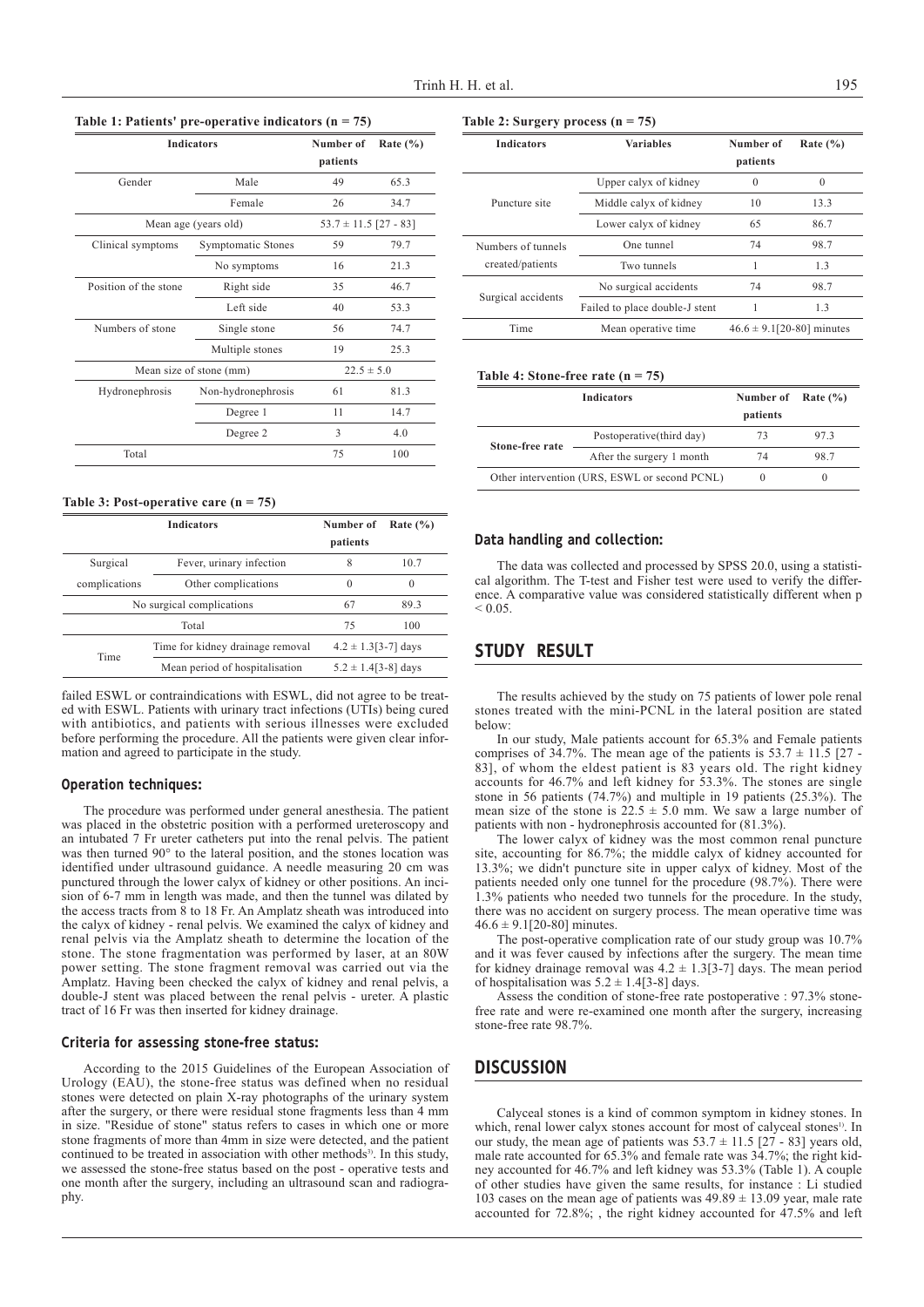kidney was 52.5%<sup>6</sup>. The patients with clinical symptoms in our study accounted for 79.7% and 20.1 % patients who showed no symptoms on arrival at the hospital (Table 1). The renal lower calyx stones didn't often cause congestions or friction of urinary. Therefore, the patient rate has clinical symptoms such as backpain, dysuria, hamaturia and dribbling of urine often lower studies on renal stones in general. Darrad studied 1180 cases of renal lower calyx stones, 74.9% had clinical symptoms for which much of it was backpain<sup>8)</sup>.

The stone position of all patients was in lower calyx of kidney with the mean size of stone was  $22.5 \pm 5.0$  mm. The stones were single in 74.7.2% patients and multiple in 25.3% patients. Dongol conducted a study in 2018, recording the mean size of stone was 17.6 mm (15 - 28 mm) in there group  $> 20$  mm accounting for 61,5%<sup>9</sup>. According to the European Association of Urology (EAU, 2015), the mini-PCNL is recommended as a choice of treatment for big stones  $(> 20 \text{ mm})$  and smaller stones (10 - 20 mm), in which treatment failed in ESWL or ESWL was contraindicated<sup>3)</sup>.

We saw a large number of patients with non - hydronephrosis accounting for (81.3%). Hydronephrosis degrees 1, 2 for the patients in our study group were 14.7% and 4.0%, respectively (Table 1). In our opinion, the renal lower calyx stones often didn't cause congestions therefore causing little condition hydronephrosis. The cases hydronephrosis may be renal lower calyx stones big size, partial of stone into the renal pelvis, also be sequelae of previous surgery, the previous residual hydronephrosis or there were pathological stenosis of ureter, prostatic hypertrophy...

In the mini-PCNL procedure, we chose the lateral position under the ultrasound guidance, in accordance with clinical facts and previous studies. In our opinion, the lateral position has advantages of less effect on the respiration and circulation; which allows it to be carried out on kyphosis sufferers obese patients. Studies also show that mini PCNL with the lateral position has level of safety and high efficiency. Pan *et al* (2015) studied 100 patients divided into two groups, the prone and lateral positions. They concluded that both positions affected the circulation and arterial blood gas; however, the lateral position saw smaller changes in blood gas and haemodynamics<sup>10)</sup>. Ultrasound has the advantage of determined none radiodensity stone; evaluated correlation of the kidney with organs and helped to avoid radiation when the X-ray exposure $11,12$ .

The localisation of the puncture site is important when performing the mini-PCNL procedure, as it ensures better control and stone clearance as well as a reducing risk of complications. The localisation of the puncture site depends on the location and size of stones and also the complexion of the urinary system. For simple stones, the puncture into the calyx of kidney, renal pelvis directly approaching the stones is the best way to the stone fragmentation, and to limit damage and complications. In our study, all patients' stones position are in lower calyx of kidney; we will prioritize puncture in lower calyx of kidney to directly approach the stone accounting for 86.7%. The PCNL of today have a tendency to puncture into location of stones. The renal lower calyx stones size is not large, it does not cause condition hydronephrosis or hydronephrosis mildly localisation of lower calyx. That might be difficult when puncture in calyx of kidney. In some cases, we can puncture into other positions. In this study, there were 13,3% cases of puncturing into middle calyx of kidney (Table 2). There were no cases for upper calyx of kidney puncture for this position are slightly hard to approach lower calyx of kidney and holds risk of pleural lesions. In 2012, Abdelhafez reported on 83 patients treated with the mini-PCNL, in which the upper calyx of kidney puncture accounted for 4.8%, the middle calyx of kidney puncture 10.8%, and the lower calyx of kidney puncture accounted for 84.4%<sup>13)</sup>. According to several studies, the larger the stones are, the easier puncture in calyx of kidney is. Especially, the stones cause condition hydronephrosis of calyx of kidney. However, the larger the stones increases the risk of complications (bleeding, operating time is extended) and increases the rate of residual stones. Turna studied 234 patients, the stones dividied into groups according to complexity of stones provided with similar conclusions<sup>14)</sup>.

We apply the method of the mini-PCNL with size Amplatz 18Fr. The recent reports indicated that shrink the size of tunnels and endoscope (from standard - PCNL switch to mini - PCNL) often resulted in more efficiency and reducing risk of complications. Cheng conducted a comparative study divided into two groups: mini-PCNL and PCNL concluded that the mini-PCNL had a higher stone-free rate (85.2% compared with 70.0%, respectively) and a lower complication rate<sup>4)</sup>

The amount of tunnel were created in performing the mini-PCNL, it relating to complexity of stones. For staghorn stones or multiple stones, in many cases, we needed to create more than one tunnel to approach the stones. Because, we study the renal lower calyx stones, most of the puncture into lower calyx of kidney to directly approach the stone, so

there are 98.7% patients needed only one tunnel for the procedure. There was one patient who needed two tunnels for the procedure  $(1.3\%)$ .

The mean operative time was  $46.6 \pm 9.1$ [20 0] minutes: the shortest case was 20 minutes, and the longest was 80 minutes. In Guler's study on 96 patients, renal lower calyx stones with the mean size of the stone was bigger than ours ( $26.05 \pm 3.30$  mm) for mean operative time 57.54  $\pm$  11.9 minutes<sup>7</sup>.

In the study, there was no accident on surgery process as bleeding, pleural lesions or internal organs. The reason of limiting surgical accident may be due to the fact that the renal lower calyx stones size is not large, we will prioritize puncture in lower calyx of kidney to directly approach the stone to limit damage and surgical accidents.

There was a case who failed to place a double-J stent, may be because of the fold of ureteropelvic junction, we changed the patients position and successfully inserted the double-J stents by the RIRS procedure. All the patients were given kidney drainage after the surgery. In our opinion, placing kidney drainage may help the circulation of the urinary tract; limit complications if any, monitor and deal with them better.

The post-operative complication rate of our study group was 10.7%, which was fever caused by infections after the surgery (Table 3). No case is septicaemia or septic shock. In these cases, patients underwent tests for blood culture, urine culture, and were given antibiotics according to the treatment regimen, which showed all good results. The reason why complication after the surgery be limited, may be due to the renal lower calyx stones size, the operation time didn't last long. Antibiotics are used in post-operation time for all the patients. Regarding infection cases, we treated and waited till stable status for further surgery conduction. When studying 93 patients, Guler found that complications occurred in 10.4% of cases, including 1 case of pleural lesions (1%), 2 cases of need blood transfusion (2%) and the rests are cases with infections complications after the surgery<sup>7</sup>.

We removed the kidney drainage based on the progress of the patient postoperation; the average-time of kidney drainage removal was  $4.2 \pm 1.3$  days. The length of hospitalisation in the study was  $5.2 \pm 1.4$ days. Dongol's study reported PCNL treatment renal lower calyx stones, the average period of hospitalisation 4.1 days<sup>9)</sup>

The patients underwent rechecking on the third day after surgery and we assessed the stone-free status using radiography or ultrasound scan result. After surgery stone-free rate is 97.3%, residual stone rate is 2.7%. None of the patients administered a second mini-PCNL or other intervention (Table 4). Li studied 103 cases and after surgery stone-free rate is 93.2%<sup>6)</sup>.

All patients came back after one month for further re-checking examination after surgery. Nobody had clinical symptoms. The patients underwent a ultrasound scan, radiography and assessed the stone-free status. The stone-free rate 98.7%; 1.3% residual stone. The case residual stone in which stone size was size, it did not need to interfere additional tasks such as JJ removal and monitor periodically. Many studies have shown that the stone-free rate after the surgery a month is higher than the right after surgery stone-free rate. Li's study shows that right after surgery, stone-free rate is 93.2%; the stone-free rate at follow - up examination after the surgery a month is 95.1%<sup>6</sup>. Guler studying on 93 patients shows that right after surgery stone-free rate is 82.3% and increases  $93.8\%$  when re-examining after a month<sup>7)</sup>.

The stone-free rate in our study is relatively high, may due to the renal lower calyx stones simple stones and small/medium stone size. Zhu studied and indicated that there was a link between the stone-free rate and the complexity of stones<sup>12</sup>. According to Abdelhafez's report in 2013, the mini-PCNL seemed more effective for the treatment of smaller stones ( $\leq$  20 mm) compared with bigger stones ( $\geq$  20 mm), with the stone-free rates were 90.8% and 76.3%, respectively<sup>15)</sup>.

## **CONCLUSION**

Through this study, we have noticed that the mini-percutaneous nephrolithotipsy in the lateral position is a safe method, to be high-effective in treatment lower pole renal stones. It is highly highly hoped that the mini-PCNL be treated renal lower calyx stones and improved as well as widely applied to bring benefits for patients.

## REFERENCES

1. **Skolarikos A., Straub M., Knoll T.,** *et al*. Metabolic evaluation and recurrence pre-